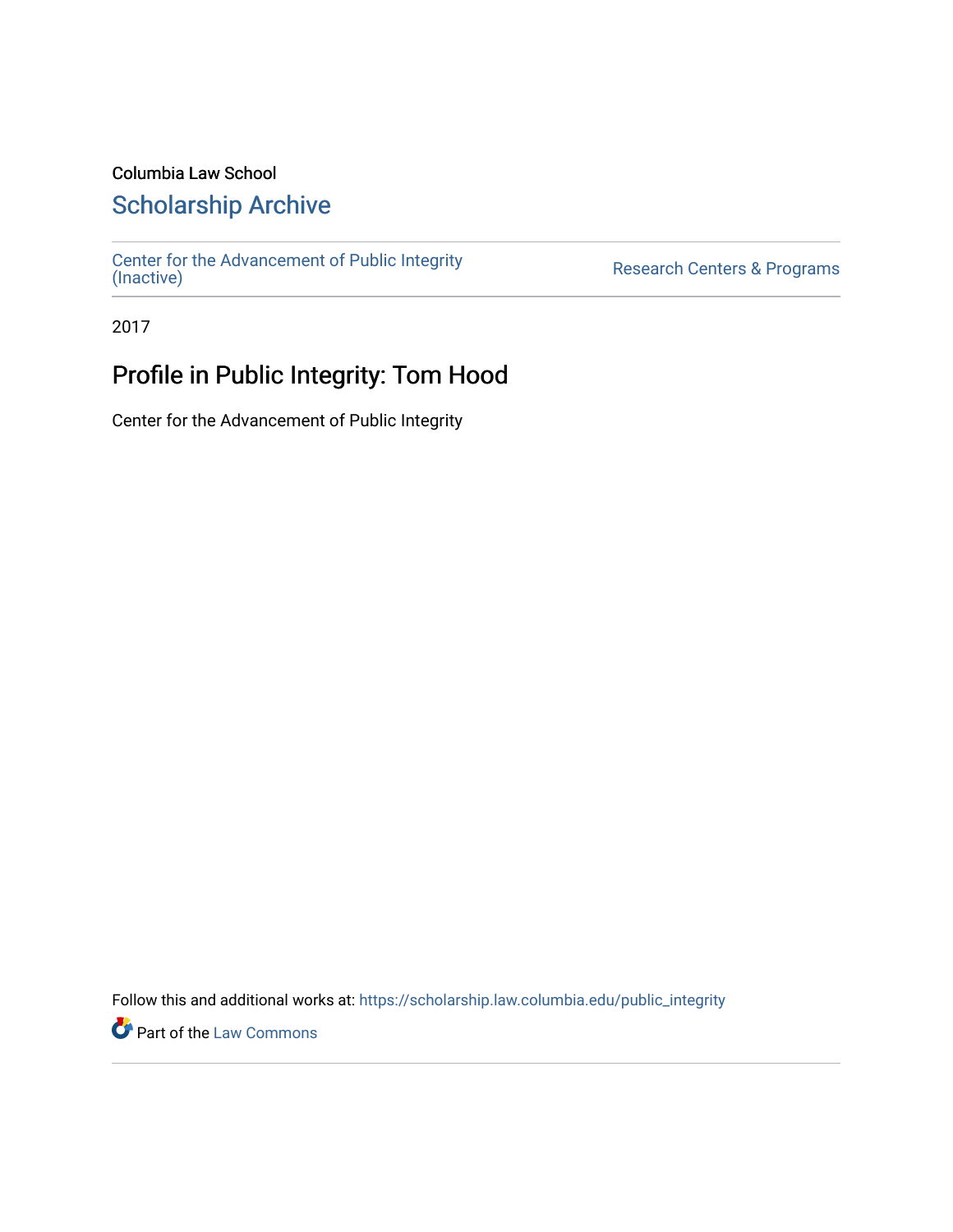## **Profile in Public Integrity:**

# **Tom Hood Executive Director, Mississippi Ethics Commission**

Tom Hood is the Executive Director and Chief Counsel of the Mississippi Ethics Commission. Hood joined the Commission in 2003 as assistant director and counsel and was promoted to his current role in 2006. Hood helped draft Mississippi's Ethics Reform Act of 2008 and advised the Mississippi Legislature on the bill's implications. Earlier in his career, Hood was a lawyer in private practice focusing on construction law.



Photo Credit: Rogilio Solis/AP

#### **You began your legal career as a prosecutor in the Public Integrity Division of the Office of the Mississippi Attorney General. What led you to focus your career on government corruption?**

In a word, mentors. My father was a life-long prosecutor and was always heavily involved in state and local government. I literally grew up in the county courthouse across the street from my father's small town law office. He also represented a number of local government boards over the years, including his hometown board of aldermen and school board, which he represented for over 45 years. From watching him, I realized there are two types of board attorneys: those who tell their clients how to follow the law and those who tell their clients what they want to hear. My dad was a straight shooter. On at least one occasion it cost him his job, but his integrity was always impeccable.

My older brother has spent his entire career as an extraordinarily accomplished prosecutor and has prosecuted many public corruption cases. We both began with former Attorney General Mike Moore, who championed our state's White Collar Crime Act and founded the Public Integrity Division. Another of my mentors is Secretary of the Navy and former Mississippi Governor Ray Mabus, who, as State Auditor in the mid-1980s, investigated scores of corrupt local officials which resulted in an historic reorganization of our system of county government.

#### **You have worked at the Mississippi Ethics Commission since 2003. Which of your office's achievements are you most proud of? What obstacles have you faced in your work?**

Honestly, our greatest accomplishment is also maybe our most mundane achievement. Every day a small group of dedicated public servants does everything possible to ensure that state and local government serves the public. Sound familiar? We churn out decisions which are difficult but consistent and fair. That's what it takes to maintain integrity in government–constant tending to the details. Our greatest obstacles are too much politics and too little funding. I bet that sounds familiar too.